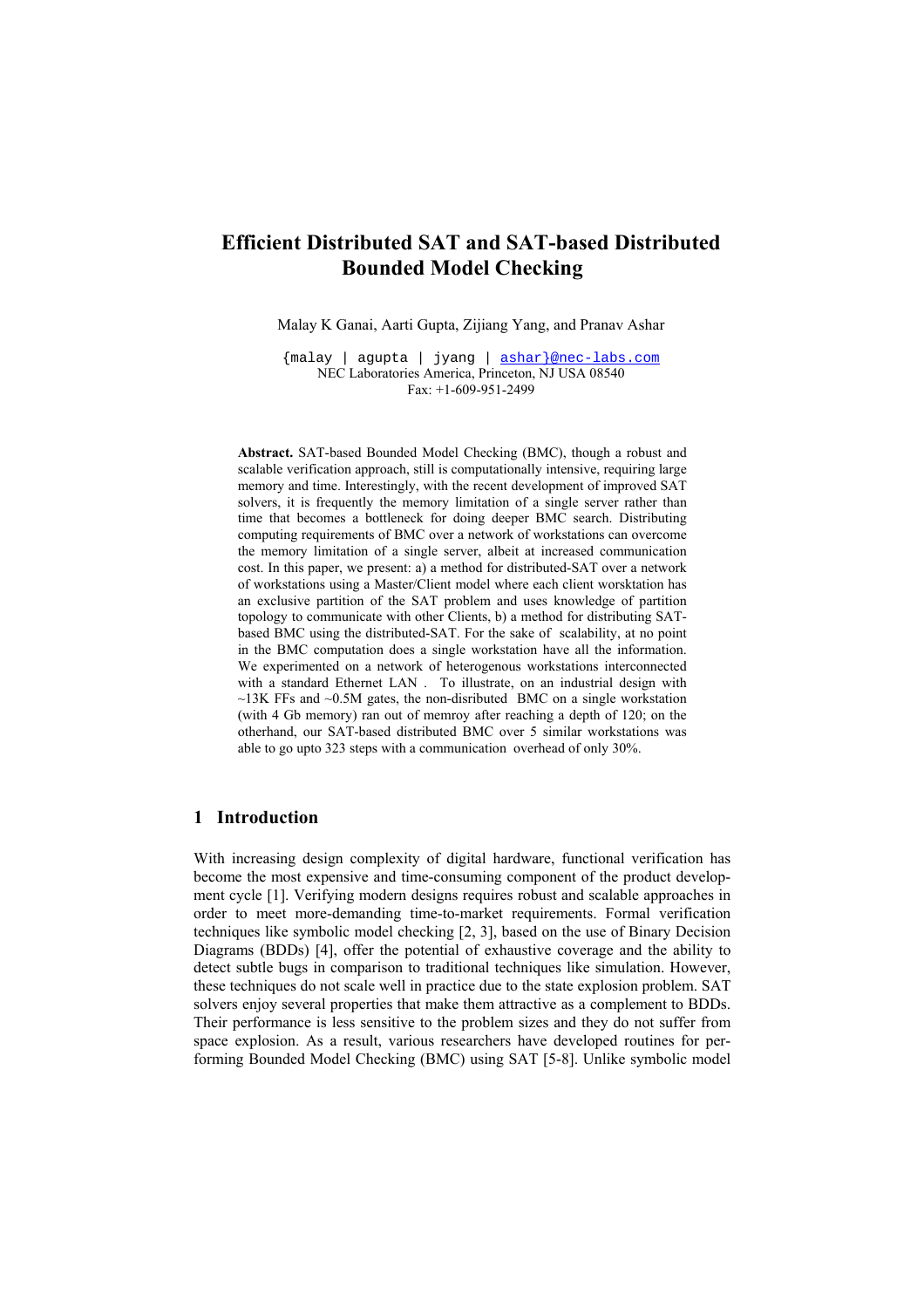checking, BMC focuses on finding bugs of a bounded length, and successively increases this bound to search for longer traces. Given a design and a correctness property, it generates a Boolean formula, such that the formula is true if and only if there exists a witness/counterexample of length *k*. This formula is then checked by a backend SAT solver. Due to the many recent advances in SAT solvers [9-13], SATbased BMC can handle much larger designs and analyze them faster than before.

The main limitation of current applications of BMC is that it can do search up to a maximum depth allowed by the physical memory on a single server. This limitation comes from the fact that as the search bound *k* becomes larger, the memory requirement due to unrolling of the design also increases. Especially for the memorybound designs, a single server with a limited memory has now become the bottleneck to doing deeper search.

#### **1.1 Motivation**

Distributing computing requirements of BMC (memory and time) over network of servers workstations can, however, overcome the memory limitation of a single server. In this paper, we explore this possibility, and discuss our approaches in greater detail that made it feasible. Before we delve into that, we would like to give an intuition behind the feasibile solution.

A BMC problem (described in Section 2) originating from an unrolling of the sequential circuit in different time frames provides a natural disjoint partitioning of the problem and thereby, allows the computing resources to be configured in a linear topology. The topology using one Master and several Clients is shown in Figure 1.



**Figure 1. Partitioning of Unrolled Circuit** 

Each Client C<sub>i</sub> hosts a part of the unroll circuit i.e., from  $n_{i-1}$  to  $n_i$  where  $n_i$ represents the partition depth. Each  $C_i$  (except for the terminals) is connected to  $C_{i+1}$ and  $C_{i-1}$ . The Master is connected to each of the Clients. Using the linear topology, we can distribute parts of the unroll circuit dynamically over additional Clients as and when memory resources on current Clients get close to exhaustion.

To check the satisfiability of a Boolean problem originating from BMC wherein the unrolled circuit is distributed over several servers, we must identify the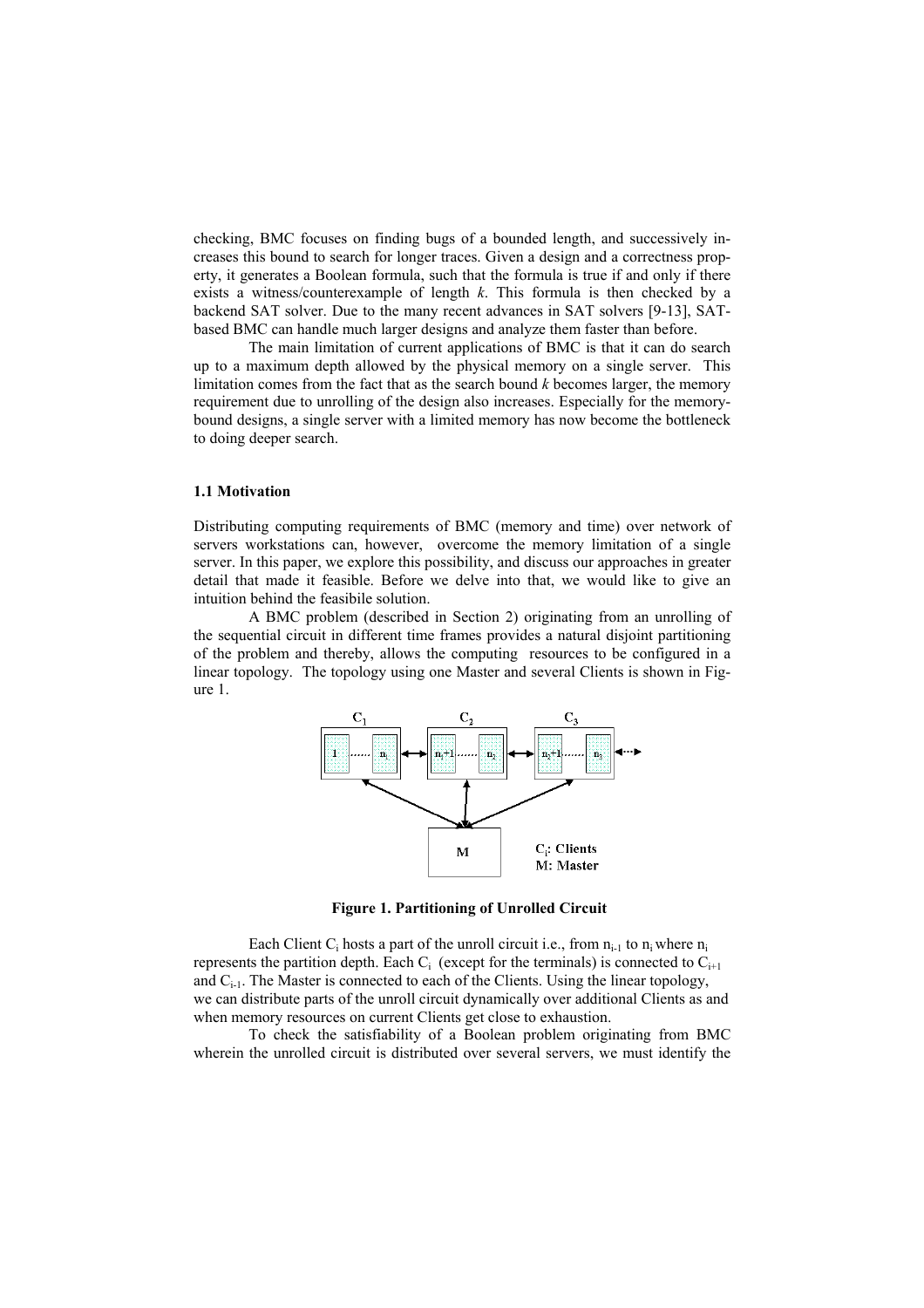part of the SAT algorithm that may be delegated to each processor without requiring any processor to have the entire problem data. Since Boolean Constraint Propagation (BCP) on clauses can be done independently on an exclusive partition, it can be delegated to each processor. Moreover, since about 80% of SAT time involves BCP, one could achieve some level of parallelism by doing distributed-BCP. Note that any approach similar to SAT-based BMC can use similar concept to exploit parallelism.

With this motivation we now briefly describe the organization of the rest of the paper. With a brief discussion on prior related work in Section 1.2, we give a short background in Section 2, our contributions in Section 3-7, experiments in Section 8, and conclusions in Section 9.

### **1.2 Related Work**

Parallelizing SAT solvers has been proposed by many researchers [14-19]. Most of them target performance improvement of the SAT solver. These algorithms are based on parititioning the search space on different processors using partial assignments on the variables. Each processor works on the assigned space and communicates with other processors only after it is done searching its portion of the search space. Such algorithms are not scalable memory-wise due to high data redundancy as each processor keeps the entire problem data (all clauses and variables).

In a closely related work on parallelizing SAT [16], the authors partition the problem by distributing the clauses evenly on many application specific processors. They use fine grain parallelism in the SAT algorithm to get better load balancing and reduce communication costs. Though they have targeted the scalability issue by partitoning the clauses disjointedly, the variables appearing in the clauses are not disjoint. Therefore, whenever a Client finishes BCP on its set of clauses, it must broadcast the newly implied variables to all the other processors. The authors observed that over 90% of messages are broadcast messages. Broadcasting implications can become a serious communication bottleneck when the problem contains millions of variables.

 Reducing the space requirement in model checking has been suggested in several works [20-22]. These studies suggest partitioning the problem in several ways. The work in [20] shows how to parallelize the model checker based on explicit state enumeration. They achieve it by partitioning the state table for reached states into several processing nodes. The work in [21] discusses techniques to parallelize the BDD-based reachability analysis. The state space on which reachability is performed is partitioned into disjoint slices, where each slice is owned by one process. The process performs a reachability algorithm on its own slice. In [22], a single computer is used to handle one task at a time, while the other tasks are kept in external memory. In another paper [23], the author suggested a possibility of distributing SAT-based BMC but has not explored the feasibility of such an approach.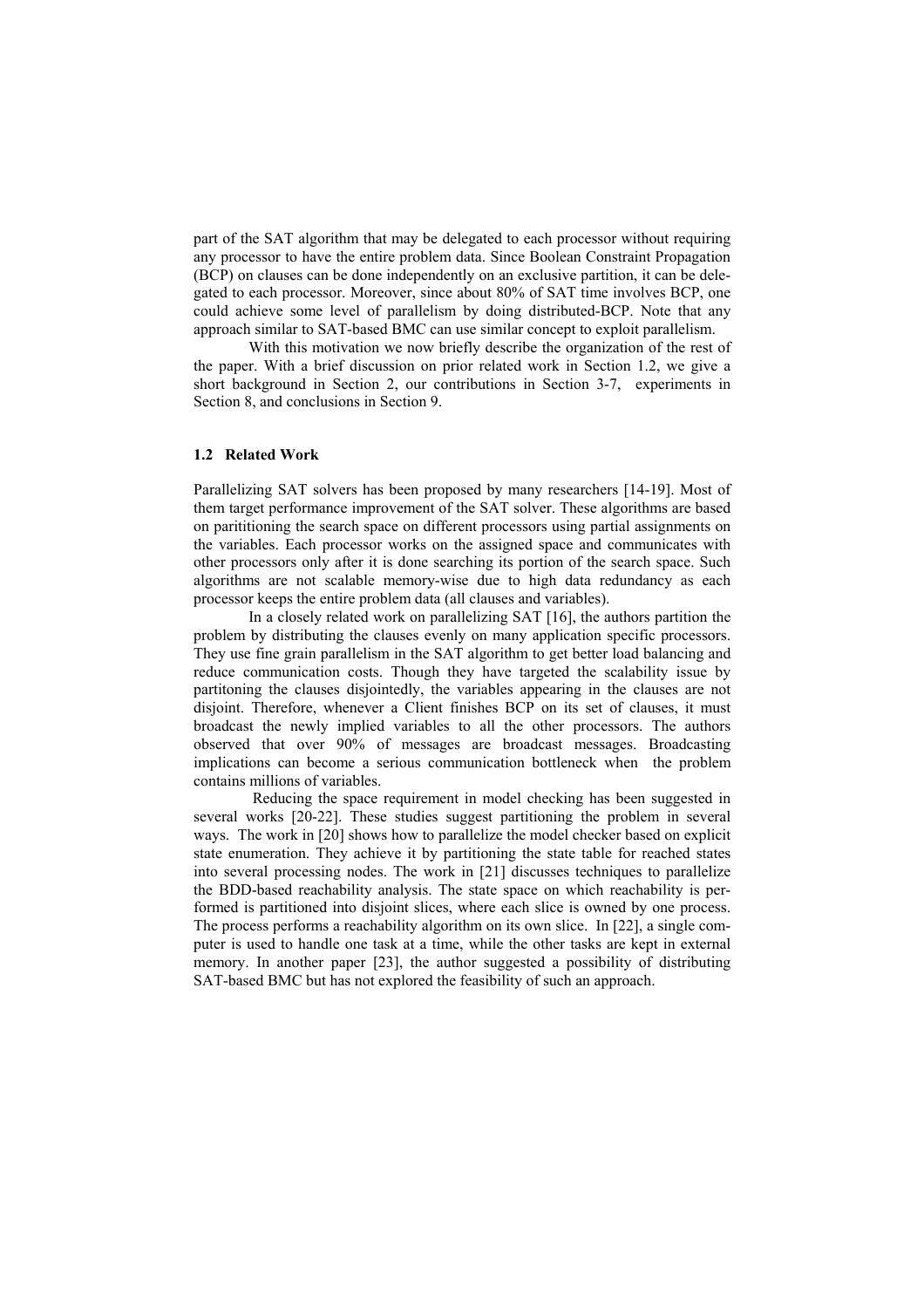## **2 Background**

 $\overline{\phantom{a}}$ 

 $\overline{\phantom{a}}$ 

#### *State-of-the-art SAT Solver*

The Boolean Satisfiability (SAT) problem consists of determining a satisfying assignment for a Boolean formula on the constituent Boolean variables or proving that no such assignment exists. The problem is known to be NP-complete. Most SAT solvers [9-13] employ DPLL style [24] algorithm as shown in Figure 2. A Boolean problem can be expressed either in CNF form or logical gate form or both. A hybrid SAT solver as in [12], where the problem is represented as both logical gates and a CNF expression, is well suited for BMC.

 SAT\_Solve(P=1) { // Check if constraint P=1 satisfiable? while(Decide()=SUCCESS) //selects a new variable while(Deduce()=CONFLICT)//BCP till conflict/no-conflict | if (Diagnose()=FAILURE) //Add conflict learnt clause(s)| return UNSAT;// UNSAT if conflict at decision level 0 return SAT;} // no more decision to make

**Figure 2. DPLL style SAT Solver** 

*Bounded Model Checking* 

In BMC, the specification is expressed in LTL (Linear Temporal Logic). Given a Kripke structure  $M$ , an LTL formula  $f$ , and a bound  $k$ , the translation task in BMC is to construct a propositional formula  $/M$ ,  $f\mathcal{L}_k$ , such that the formula is satisfiable if and only if there exists a witness of length *k* [25]. The satisfiability check is performed by a backend SAT solver. Verification typically proceeds by looking for witnesses or counterexamples of increasing length until *completeness threshold* [25, 26]. The overall algorithm of a SAT-based BMC for checking (or falsifying) a simple safety property is shown in the Figure 3. The SAT problems generated by the BMC translation procedure grow bigger as *k* increases. Therefore, the practical efficiency of the backend SAT solver becomes critical in enabling deeper searches to be performed.

```
 BMC(k,P){//Falsify safety property P within bound k 
     for (int i=0; i<=k; i++) {
      P_i=Unroll(P,i);//Get property node at i<sup>th</sup> unrolled frame
       if (SAT\_Solve(P_i=0)=SAT) return WITNESS;//try to falsify
\vert \vert return NO_WITNESS; }
```
**Figure 3: SAT-based BMC for Safety Property P**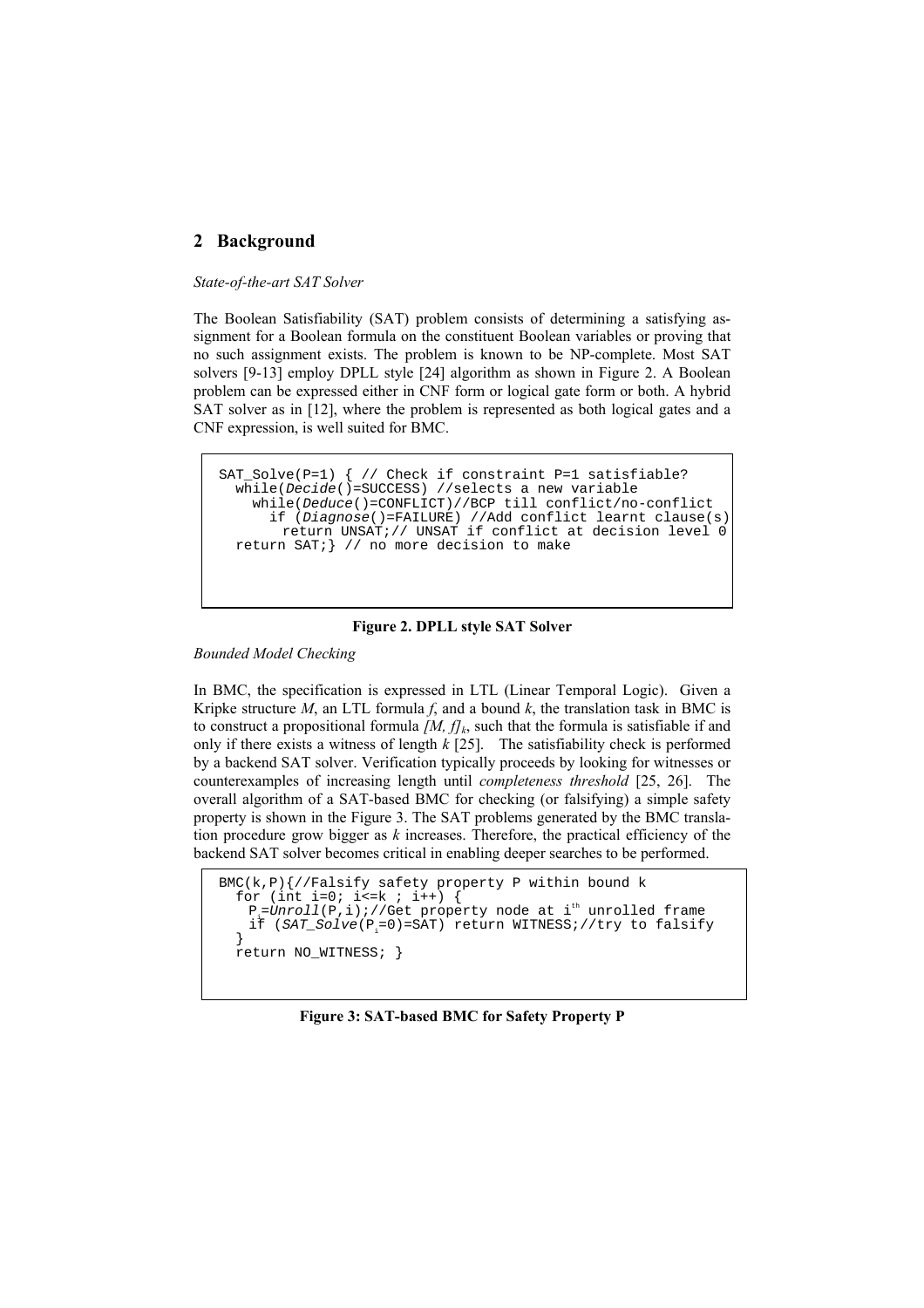## **3 Our Contributions**

#### *Overview of Distributed-SAT*

Given an exclusive partitioning of the SAT problem, we give an overview of the fine grain parallelization of the three engines of the SAT algorithm (as described in Section 2) on a Master/Client distributed memory environment. The Master controls the execution of distributed-SAT. The decision engine is distributed in such a way that each Client selects a good local variable and the Master then chooses the globally best variable to branch on. During the deduction phase, each Client does BCP on its exclusive local partitions, and the Master does BCP on the global learned conflict clauses. Diagnosis is performed by the Master, and each Client performs a local backtrack when request by the Master. The Master does not keep all problem clauses and variables; however, the Master maintains the global assignment stack and the global state for diagnosis. This requires much less memory than the entire problem data. To ensure proper execution of the parallel algorithm, each Client is required to be synchronized. We give details of the parallelization and different communication messages in Section 5-9.

#### *Novelties of Our Approach*

In this paper, we present a method for distributing SAT over a network of workstations using a Master/Client model where each Client worsktation has an exclusive partition of the SAT problem. Though this work is closely related to [16], there are some important differences: a) In [16], though each client has disjoint set of clauses, variables are not disjoint. So, Clients after completing BCP, broadcast their new implications to all other Clients. After decoding the message, each receiving Client either reads the message or ignores it. In a communication network where BCP messages dominate, broadcasting implications can be an overkill when the number of variables runs into millions. In our improved distributed BCP, however, each Client has the knowledge of the SAT-problem partition topology and uses that to communicate with other Clients. This ensures that the receiving Client has to never read a message that is not meant for it. b) The algorithm in [16] is developed primarily for application specific processors, while our algorithm uses easily available exisitng networks of workstations. We have described several innovative optimization schemes to reduce the effect of communication overhead on performance in general-purpose networks by identifying and executing tasks in parallel while messages are in transit.

In this paper, we extend the SAT-based BMC (as a part of our formal verification platform called DiVer) using topology-cognizant distributed-SAT to obtain a SAT-based distributed BMC over a distributed-memory environment. For the sake of scalability, our method makes sure that at no point in the BMC computation does a single workstation have all the information. We developed our distributed algorithms for a network of processors based on standard Ethernet and using the TCP/IP protocol. We can also potentially use dedicated communication infrastructures that may yield better performance, but for this work, we wanted to use an environment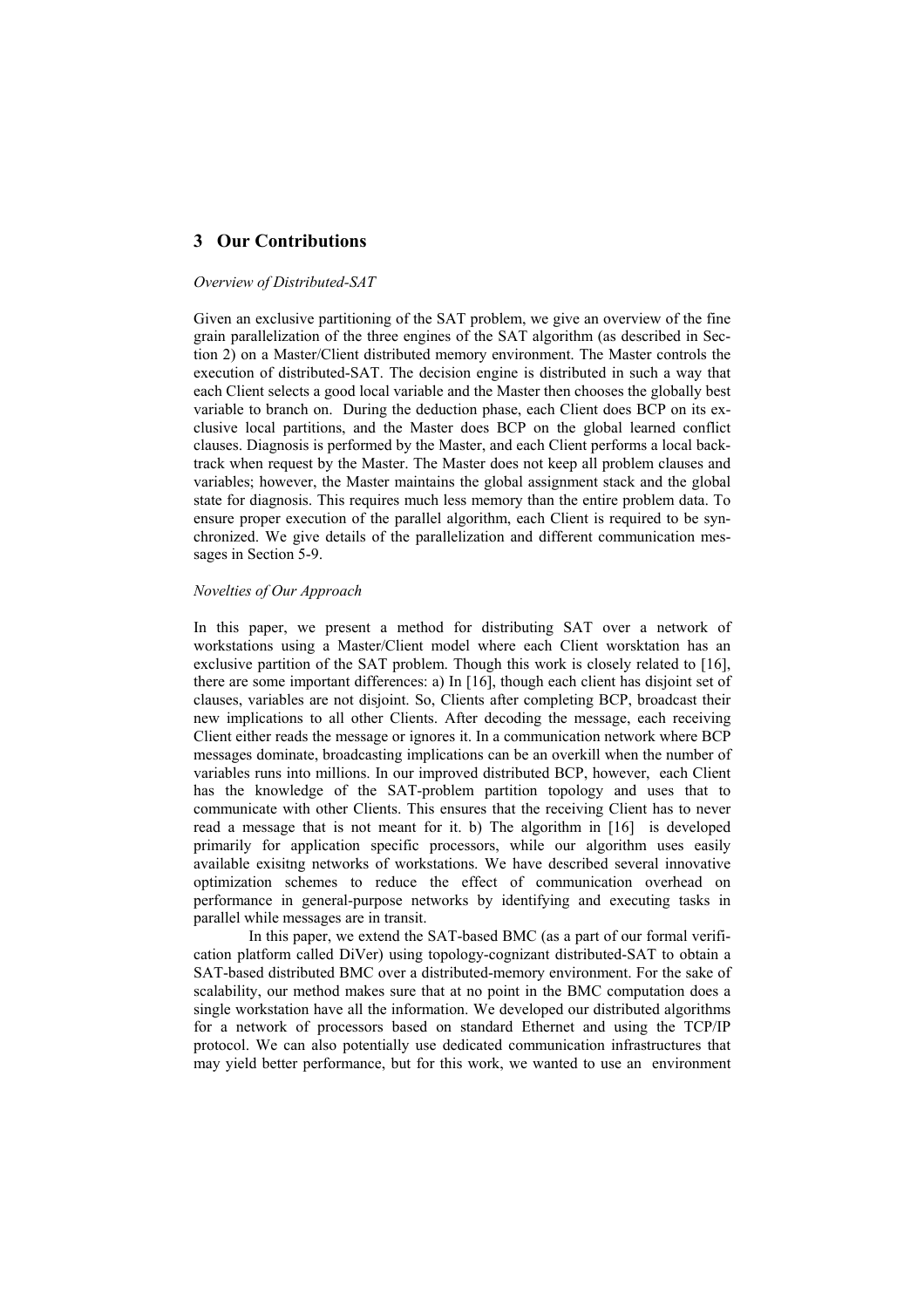that is easily available, and whose performance can be considered a lower bound. We used a socket interface message passing library to provide standard bidirectional communications.

## **4 Topology-cognizant Distributed-BCP**

BCP is an integral part of any SAT solver. We distribute BCP on multiple processes that are cognizant of topology of the SAT-problem partition running on a network of workstations. In [16], during the distributed-SAT solve each Client broadcasts its implications to all other processors. After decoding the message, each receiving process either reads the message or ignores it. We improve this approach in the following way. Each process is made cognizant of the disjoint partitioning. The process then sends out implications to only those processes that share the partitioning interface variables with it. Each receiving process simply decodes and reads the message. This helps in two ways: a) the receiving buffer of the process is not filled with useless information; b) receiving process does not spend time in decoding useless information. This ensures that the receiving process has to never read a message that is not meant for it.

We use a distributed model with one Master and several Client processors. The Master's task is to distribute BCP on each Client that owns an exclusive partition of the problem. A bi-directional FIFO (First-in First-out) communication channel exists *only* between the process and its known neighbor, i.e., each process is cognizant of its neighbors. The process uses the partition topology knowledge for communication so as to reduce the traffic of the receiving buffer. A FIFO communication channel ensures that the channel is in-order, i.e., the messages sent from one process to another will be received in the order sent. Besides distributing BCP, the Master also records implications from the Clients as each Client completes its task.

The main challenging task for the Master is to maintain causal-effect ("happens before") ordering of implications in distributed-BCP since we cannot assume channel speeds and relative times of message arrivals during parallel BCP. *Maintaining such ordering is important because it is required for correct diagnosis during conflict analysis phase of SAT*. In the following we discuss the problem in detail and techniques to overcome it.

Consider the Master/Client model as shown in Figure 1. Client  $C_i$  can communicate with  $C_{i-1}$  and  $C_{i+1}$  besides the Master M. The Master and Clients can generate implication requests to other Clients; however, Clients can send replies to the Master *only* for the request made to it. Along the reply message, Client also sends the message ids of the requests, if any, it made to the other Clients. This is an optimization step to reduce the number of redundant messages. To minimize reply wait time, the Master is allowed to send requests to the Clients even when there are implications pending from the Client provided that the global state (maintained by the Master) is not in conflict.

Let  $p > q$  denote an implication request from p to q and  $p < q$  denotes implication replies from q to p. Note that though the channel between  $C_i$  and the Master is inorder, what happens at the Event E3 cannot be guaranteed in the following.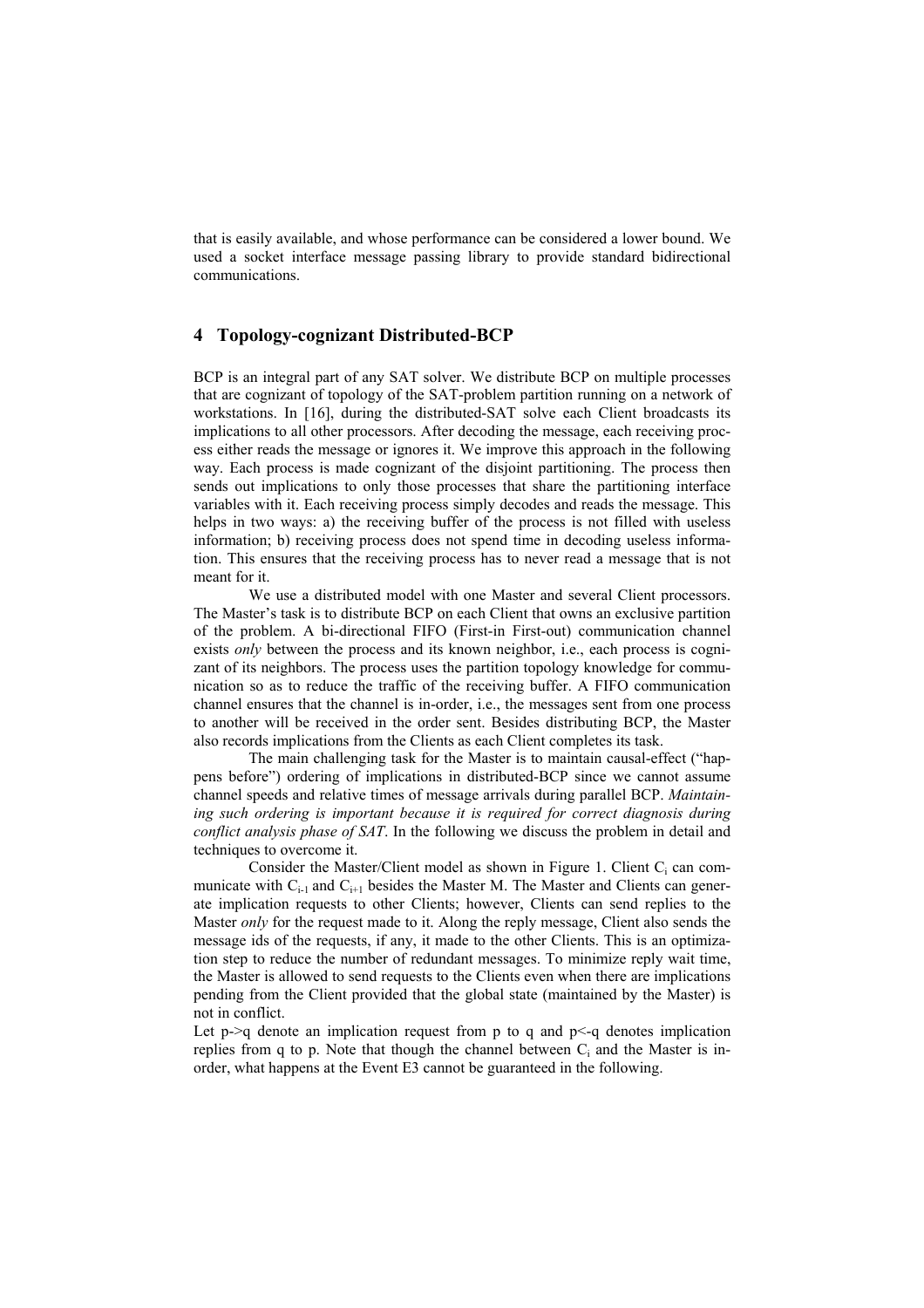$E1 \cdot M \rightarrow C1$ E2: C1->C2 E3: M<-C2 or M<-C1

If M<-C2 "happens before" M<-C1, then we consider it an *out-of-order* reply since the implications due to M<-C2 depend on C1->C2, which in turn depend on M->C1. Moreover, any out-of-order reply from a Client makes subsequent replies from the Client out-of-order until the out-of-order reply gets processed.

We propose a simple solution to handle out-of-order replies to the Master. For each Client, the Master maintains a *FIFO* queue where the out-of-order replies are queued. Since the channel between a Client and Master is in-order, this model ensures that messages in the *FIFO* will not be processed until the front of the *FIFO* is processed. We illustrate this with a short event sequence. For simplicity we show the contents for *FIFO* for the Client C2.

| E1: M > C1    |                                  | $FIFO(C2)$ : -                             |
|---------------|----------------------------------|--------------------------------------------|
| E2: $C1 > C2$ |                                  | $FIFO(C2)$ : -                             |
| E3: M > C2    |                                  | $FIFO(C2)$ : -                             |
|               | E4: $M < C2$ (in response to E2) | FIFO(C2): E4                               |
|               | E5: $M < C2$ (in response to E3) | FIFO(C2): E4.E5                            |
|               | E6: $M < C1$ (in response to E1) | $FIFO(C2)$ : - (E4 is processed before E5) |

Note that in the reply event E6, the Client C1 also notifies the Master of the event E2. Master queues E4 reply as an out-of-order reply as it is not aware of the responsible event E2 until E6 happens. E5 reply is also queued as out-of-order as earlier out-oforder reply E4 has not been processed yet. When E6 occurs, the Master processes the messages from the events E6, E4 and E5 (in the order). This maintains the ordering of the implications in the global assignment stack.

## **5 Distributed-SAT**

We use fine grain parallelism in our distributed-SAT algorithm similar to the one proposed in [16]. However, we use the topology-cognizant distributed-BCP (as described in the previous section) to carry out distributed-SAT over network of workstations. First, we describe the task partitioning between the Master and Clients as shown in the Figure 4.

### *Tasks of the Master*

- Maintains list of constraints, global assignment stack, learnt clauses, antecedents
- Selects a new decision variable from the best local decision sent by each Client
- Global conflict analysis using the assignments and antecedents
- Local BCP on clauses; manages distributed-BCP
- Receives from  $C_i$ : New implications with antecedents and best local decision
- Sends to C<sub>i</sub>: Implication on variables local to C<sub>i</sub> variables, backtrack request, learnt local clauses, update score request

### *Tasks of a Client Ci*

- Maintains the ordered list of variables, scores, local assignment stack, local learnt clauses
- Keeps the exclusive partition of the problem and topological information
- Executes on request: Backtrack, decay score, update variable score, local BCP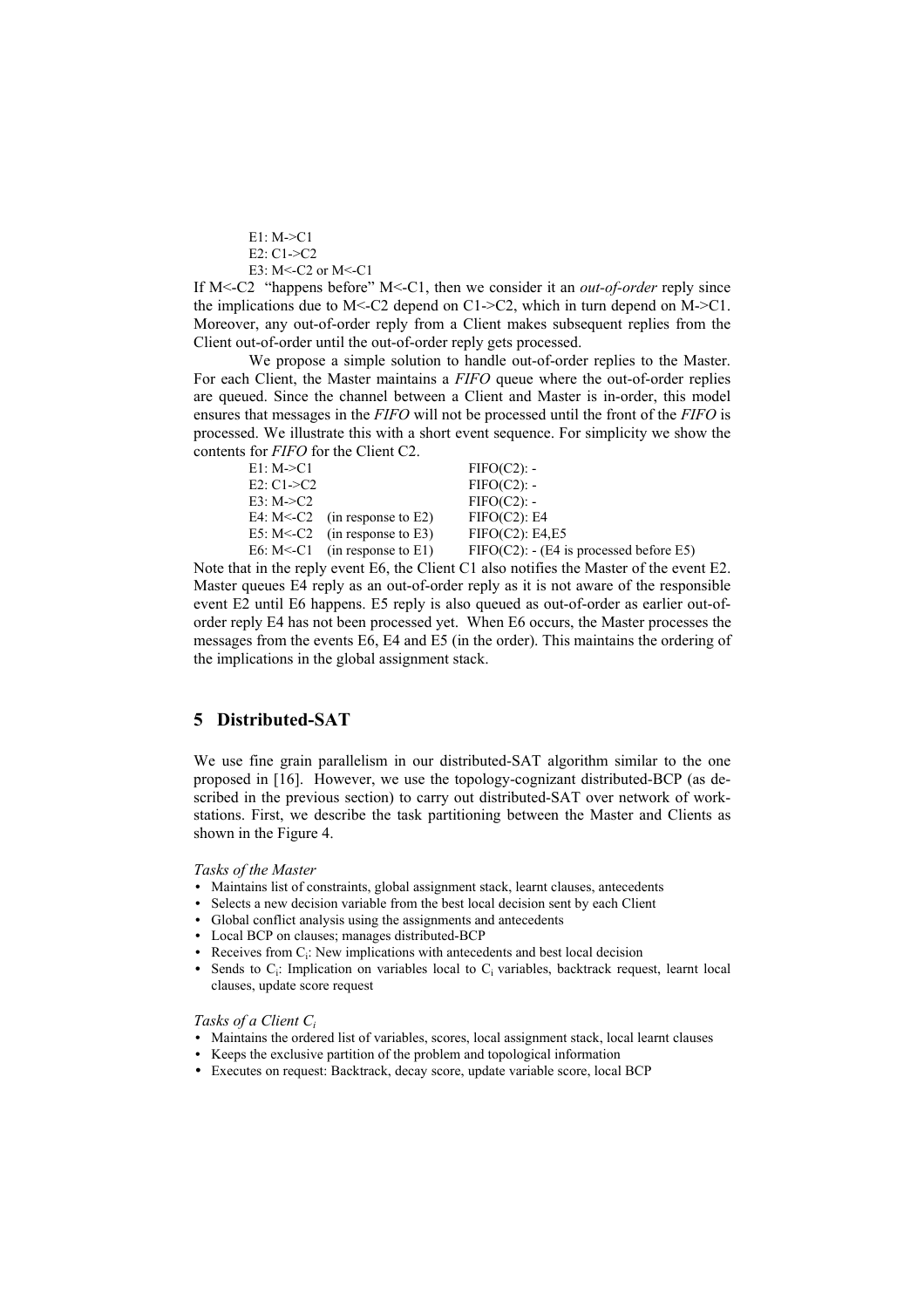- Receives from Master: Implications, backtrack request, update score, clause
- Receives from neighbor  $C_i$ : Implications on interface.
- Sends to Master: New Implications with antecedents and best local decision, best local decision when requested, conflict node when local conflict occurs during BCP, request *id* when implication request comes from other Clients
- Sends to neighbor  $C_i$ : New implication requests on interface.



**Figure 4. Distributed-SAT and SAT-based Distributed-BMC** 

## **6 SAT-based Distributed-BMC**

A SAT-based BMC problem originating from an unrolling of the sequential circuit over different time frames has a natural linear partition and thereby allows configuring the computing resources in a linear topology. The topology using one Master and several Clients is shown in Figure 1. Each Client  $C_i$  is connected to  $C_{i+1}$  and  $C_{i-1}$ . The Master *controls the execution of the SAT-based distributed BMC algorithm*. The BMC algorithm in Figure 3 remains the same except for the following changes. The *Unroll* procedure is now replaced by a *distributed* unrolling in which the procedure *Unroll* is actually invoked on the Client that hosts the partition for the depth *i.* Note that depending on the memory availability, the host Client is decided dynamically. After the unrolling, the distributed-SAT algorithm is invoked (in place of *SAT)* to check the satisfiability of the problem on the unrolled circuit that has been partitioned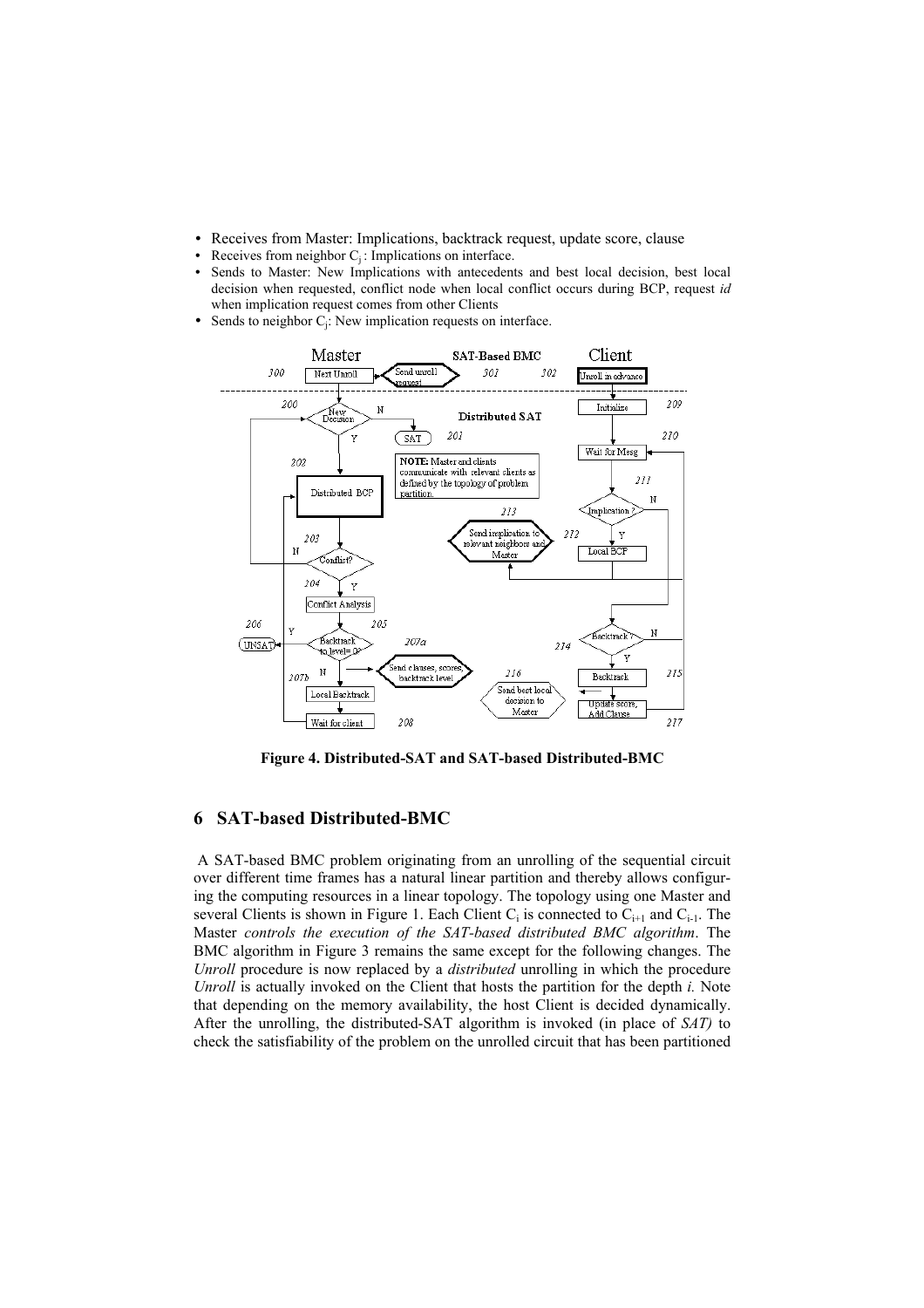over several workstations. Following are the tasks distribution of the Master and Clients.

#### *Tasks of the Master*

- Allocates an exclusive problem partition to each host Client (box 300 in Figure 4)
- Requests an unrolling to the terminal Client (box 301 in Figure 4)
- Controls distributed-SAT as described in Section 5

#### *Tasks of a Client*

- Handle current unroll request and also advance by one (box 302 in Figure 4)
- Initiate a new Client as defined by the topology when new unroll size is too large
- Participate in distributed-SAT

## **7 Optimizations**

#### *Memory Optimizations in Distributed-SAT*

The bookkeeping information kept by the Master grows with the unroll depth. The scalability of our distributed-BMC is determined by how low is the ratio of the memory utilized by the Master to the total memory used by the Clients. Following steps are taken to lower the *scalability ratio*:

 By delegating the task of choosing the local decision and maintaining the ordered list of variables to the Client, we save the memory otherwise used by the Master.

 Master does not keep the entire circuit information anytime. It relies on the Clients to send the reasons of implications that will be used during diagnosis.

 In our experiments, we observed that the scalability ratio for large designs is close to 0.1, which implies that we can do a 10 times deeper search using a distributed-BMC as compared to a non-distributed (monolithic) BMC over network of similar machines (In our observation, the global learnt clauses maintained by Master is not exponentially large).

#### *Tight Estimation of Communication Overhead*

Inter-workstation communication time can be significant and adversely affects the performance. We can mitigate this overhead by hiding execution of certain tasks behind the communication latency. To have some idea of communication overhead, we first need some strategy to measure the communication overhead and actual processing time. This is non-trivial due to asynchronous clock domain of the workstations. In the following, we first discuss a novel strategy to make tight estimation of the wait time incurred by the Master due to inter-workstations communication in Parallel BMC.

Consider a *request-reply* communication . Time stamps are local to the Master and Client. At time  $T_s$ , the Master sends its request to the Client. The Client receives the message at its time  $t_r$ . The Client processes the message and sends the reply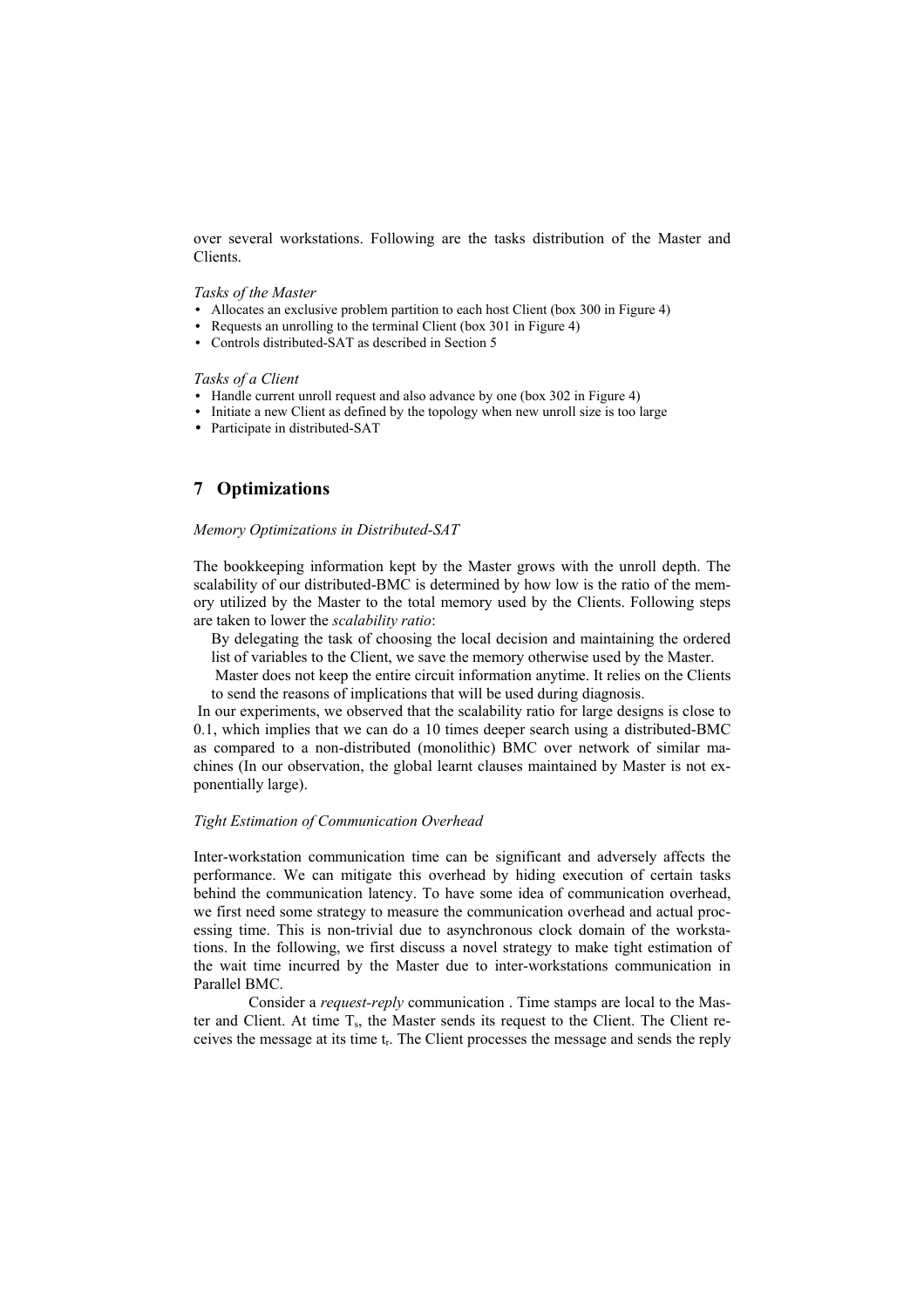to the Master at time  $t_s$ . The Master, in the meantime, does some other tasks and then starts waiting for the message at time  $T_w$ . The Master receives the message at time  $T_r$ . *Without accounting for the Client processing time*, wait time would be simply,

## Wait\_Time =  $T_r - T_w$  if  $T_r > T_w$  (= 0 othewise)

This calculated wait time would be an over-estimation of the actual wait time. To account for the Client processing time, we propose the following steps:

Master sends the request with  $T_s$  embedded in the message.

Client replies back to the Master with the time stamp  $(T<sub>s</sub>+t<sub>t</sub>-t<sub>r</sub>)$ .

The Master, depending on the time  $T_w$ , calculates the actual wait time as follows:

Case Tw1:  $T_w < (T_s + (t_s - t_r))$ <br>
Case Tw2:  $(T_s + (t_s - t_r)) < T_w < T_r$ <br>
Wait Time =  $T_r - T_w$ Case Tw2:  $(T_s+(t_s-t_r)) \leq T_w \leq T_r$ Case Tw3:  $T_r < T_w$  Wait Time = 0

#### *Performance Optimizations in Distributed-SAT*

Now we discuss several performance optimizations in the distributed-SAT algorithm.

 A large number of communication messages tend to degrade the overall performance. We took several means to reduce the overhead:

- The Master waits for all Clients to stabilize before sending a new implication request. This reduces the number of implication messages sent.
- Clients send their best local decision along with every implication and backtrack replies. At the time of decision, the Master, then, only selects from the best local decisions. It is not required to make explicit requests for a decision variable to each Client separately.
- For all implication requests, Clients send replies to only the Master. This reduces the number of redundant messages on the network.

 Client sends active variables to the Master before doing the initialization. While the Master waits and/or processes the message, the Client does its initialization in parallel.

 When Master requests each Client to backtrack, it has to wait for the Clients to respond with a new decision variable. The following overlapping tasks are done to mitigate the wait time:

 Local backtrack (box 207b in Figure 4) by the Master is done after the remote request is sent (box 207b in Figure 4). While the Master waits for the decision variable from the Client, the Master also sends the learnt local conflict clauses to the respective Client.

 The function for adjusting variable score (box 217 in Figure 4) is invoked in the Client after it sends the next decision variable (during backtrack request from the Master) (box 216 in Figure 4). Since *message-send* is non-blocking, potentially the function is executed in parallel with *send.* On the downside, the decision variable that is chosen may be a stale decision variable. However, note that the local decision variable that is sent is very unlikely be chosen as decision variable. The reason is that in the next step after backtrack there will be an implication. Since the Client sends the decision variable after every implication request, the staleness of the decision variable will be eventually eliminated.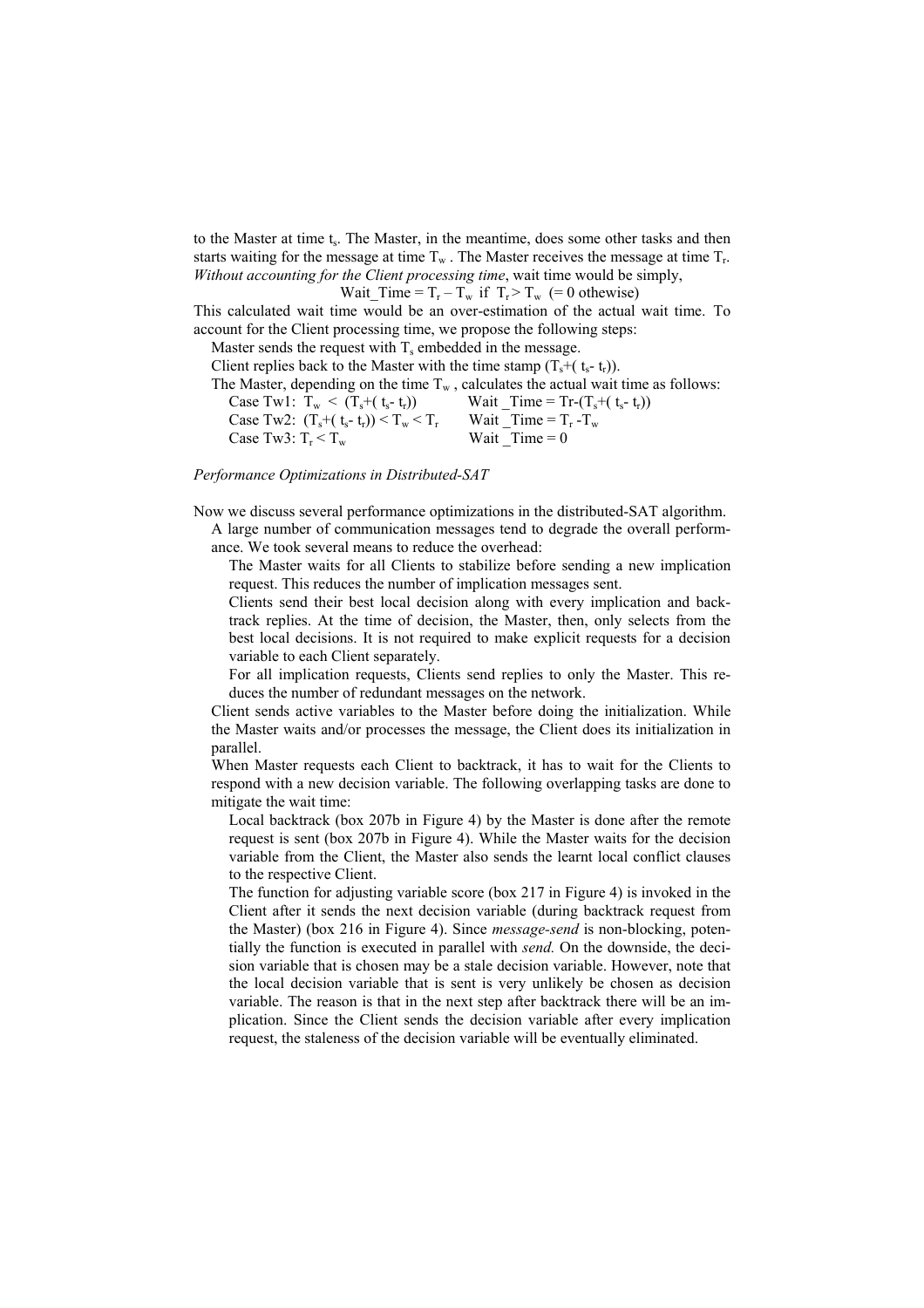#### *Performance optimization in SAT-based Distributed-BMC*

 The design is read and initialization is done in all the clients to begin with. This reduces the processing time when the unrolling is initiated onto a new Client. Advance unrolling is done in the client while the client is waiting for implication request from the Master. This includes invoking a new partition in a new Client.

## **8 Experiments**

We conducted our evaluation of distributed -SAT and SAT-based distributed BMC on a network of workstations, each composed of dual Intel 2.8GHz Xeon Processor with 4Gb physical memory running Red Hat Linux 7.2, interconnected with a standard 10Mbs/100Mbs/1Gbps Ethernet LAN. We compare the performance and scalability of our distributed algorithm with a non-distributed (monolithic) approach. We also measure the communication overhead using the accurate strategy as described in Section 7.

We performed our first set of experiments to measure the performance penalty and communication overhead for the distributed algorithms. We employed our SATbased distributed algorithm on 15 large industrial examples, each with a safety property. For these designs, the number of flip-flops ranges from  $\sim$ 1K to  $\sim$ 13K and number of 2-input gates ranges from  $\sim$  20K to  $\sim$  0.5M. Out of 15 examples, 6 have counter examples and the rest do not have counterexample within the bound chosen. We used a Master (referred to as M) and 2 Clients (referred as C1 and C2) model where C1 and C2 can communicate with each other. We used a controlled environment for the experiment under which, at each SAT check in the distributed-BMC, the SAT algorithm executes the tasks in a distributed manner as described earlier except at the time of decision variable selection and backtracking, when it is forced to follow the sequence that is consistent with the sequential SAT. We also used 3 different settings of the Ethernet switch to show how the network bandwidth affects the communication overheads. We present the results of the controlled experiments in Table 1[a-b].

In Table 1a, the  $1<sup>st</sup>$  Column shows the set of designs (D1-D6 have a counterexample), the 2<sup>nd</sup> Column shows the number of Flip Flops and 2-input Gates in the fanicone of the safety property in the corresponding design, the  $3<sup>rd</sup>$  Column shows the bound depth limit for analysis, the  $4<sup>th</sup>$  Column shows the total memory used by the non-distributed BMC, the  $5<sup>th</sup>$  Column shows the partition depth when Client C2 took an exclusive charge of the further unrolling, Columns 6-8 show the memory distribution among the Master and the Clients. In the Column 9, we calculate the scalability ratio, *i.e.,* the ratio of memory used by the Master to that of the total memory used by Clients. *We observe that for larger designs, the scalability factor is close to 0.1* though for comparatively smaller designs, this ratio was as high as 0.8. This can be attributed to the minimum bookkeeping overhead of the Master. Note that even though some of the designs have same number of flip-flops and gates, they have different safety properties. The partition depth chosen was used to balance the memory utilization; however, the distributed-BMC algorithm chooses the partition depth dynamically to reduce the peak requirement on any one Client processor.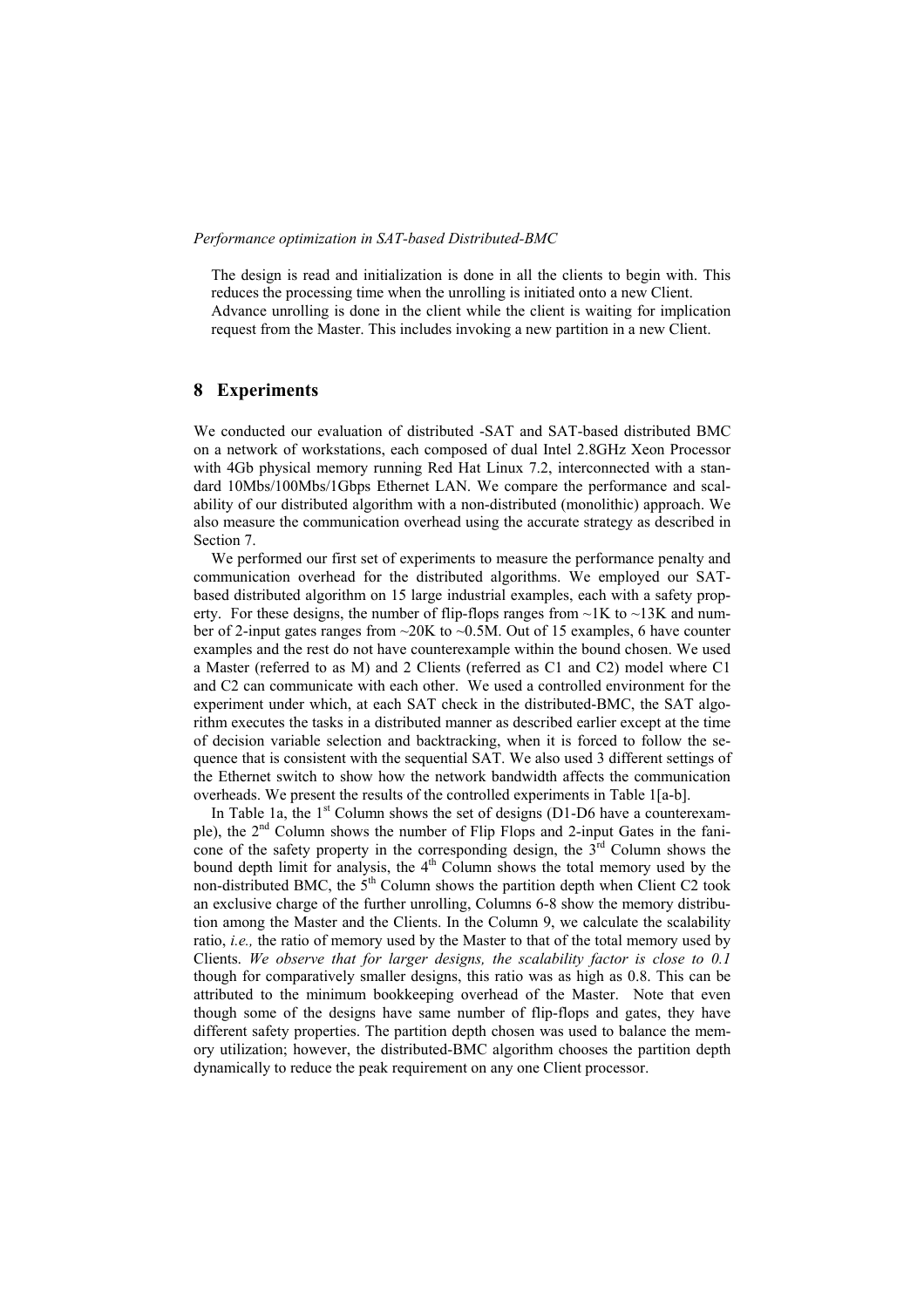In Table 1b, the  $1<sup>st</sup>$  Column shows the cumulative time taken (over all steps) by non-distributed BMC, the  $2<sup>nd</sup>$  Column shows the cumulative time taken (start to finish of Master over all steps) by our distributed-BMC excluding the message wait time, Columns 3-5 show the total message wait time for the Master in a 10/100/1000Mbps Ethernet Switch setting. In the Column 6, we calculate the performance penalty by taking the ratio of the time taken by distributed to that of non-distributed BMC (=Para Time/ Mono Time). In the Column 7, we calculate the communication overhead for the 1Gbps switch setting by taking the ratio of the message waiting time to distributed BMC time (=wait time for 1 Gbps/ Para Time). On average we find that the performance penalty is 50% and communication overhead is 70% with overall degradation by a factor of 2.55 (=1.5 \* 1.7).

| (a) Memory Utilization |            |    |          |    |                |                |                | (b) Performance Evaluation |       |             |              |       |                  |           |     |
|------------------------|------------|----|----------|----|----------------|----------------|----------------|----------------------------|-------|-------------|--------------|-------|------------------|-----------|-----|
|                        |            |    | М        |    | P Mem          |                | S              | MT                         | PT    |             |              |       |                  |           |     |
|                        | FF(K)/     |    | Mem Part |    | (Mb)           |                |                | ratio (sec)(sec)           |       |             | MWT (sec)    |       |                  | Perf Com  |     |
| EX                     | Gate $(K)$ | D  | (Mb)     | D  | М              | C <sub>1</sub> | C <sub>2</sub> |                            |       |             | $1$ gbs      |       | $0.1$ gbs 1 mbps | Pntly Ovr |     |
| D <sub>1</sub>         | 4.2/30     | 16 | 20       | 5  | 8              | 5              | 16             | 0.4                        | 8.9   | 12.8        | 11.4         | 34.5  | 991.2            | 1.4       | 0.9 |
| D2                     | 4.2/30     | 14 | 18       | 5  | 8              | 6              | 13             | 0.4                        | 4.2   | 6.7         | 10.5         | 24.2  | 698.6            | 1.6       | 1.6 |
| D <sub>3</sub>         | 4.2/30     | 17 | 21       | 5  | 9              | 5              | 17             | 0.4                        | 9.7   | 15.6        | 11.2         | 33.2  | 767.9            | 1.6       | 0.7 |
| D4                     | 4.2/30     | 9  | 10       | 5  | 3              | 4              | 6              | 0.3                        | 0.8   | 1.9         | 1.8          | 3.8   | 107.7            | 2.4       | 0.9 |
| D5                     | 4.2/30     | 15 | 18       | 5  | 8              | 5              | 15             | 0.4                        | 5.2   | 8.2         | 10           | 31.4  | 680.5            | 1.6       | 1.2 |
| D6                     | 4.2/30     | 7  | 8        | 5  | $\overline{c}$ | 4              | 4              | 0.3                        | 0.3   | 1.1         | 0.6          | 1.6   | 45.1             | 3.7       | 0.5 |
| D7                     | 4.2/30     | 21 | 24       | 5  | 7              | 4              | 20             | 0.3                        | 9.5   | 14.7        | 9            | 40    | 855.3            | 1.5       | 0.6 |
| D <sub>8</sub>         | 1.0/18     | 55 | 68       | 30 | 20             | 35             | 31             | 0.3                        | 37.9  | 52.1        | 22.1         | 109   | 1895.3           | 1.4       | 0.4 |
| D <sub>9</sub>         | 0.9/18     | 67 | 124      | 30 | 65             | 33             | 49             | 0.8                        | 314.6 | 454.5       | 130          | 702.4 | 12922.9          | 1.4       | 0.3 |
| D10                    | 5.2/37     | 21 | 29       | 5  | 10             | 4              | 24             | 0.4                        | 23.4  | 38.4        | 17.8         | 71.8  | 764.1            | 1.6       | 0.5 |
| D11                    | 12.7/448   | 61 | 1538     | 45 | 172            | 1071           | 480            | 0.1                        | 919   |             | 1261.41135.7 | 2403  | 5893.2           | 1.4       | 0.9 |
| D12                    | 3.7/158    | 81 | 507      | 40 | 47             | 246            | 267            | 0.1                        | 130.5 | 89.1        | 0.1          | 65.1  | 63.2             | 0.7       | 0.0 |
| D13                    | 3.7/158    | 41 | 254      | 20 | 24             | 119            | 141            | 0.1                        | 33.7  | 23.2        | 0.4          | 6.3   | 16.1             | 0.7       | 0.0 |
| D14                    | 3.7/158    | 81 | 901      | 40 | 149            | 457            | 447            | 0.2                        | 452.8 | 360.6       | 87.4         | 653.5 | 1288.6           | 0.8       | 0.2 |
| D15                    | 3.7/158    | 81 | 901      | 40 | 135            | 457            | 443            | 0.2                        |       | 442.2 344.6 | 97.2         | 679.9 | 1138.5           | 0.8       | 0.3 |

**Table 1 [a-b].** Memory & Performance evaluation of the distributed SAT-based BMC

In some cases, D12-D15, however, we find an improvement in performance over non-distributed BMC. This is due to the exploitation of parallelism during the Client initialization step as described in Section 7. Note that the message wait time adversely gets affected with lowering the switch setting from 1Gbps to 10Mbps. This is attributed to the fact that Ethernet LAN is inherently a broadcast non-preemptive communication channel.

In our second set of experiments, we used the 5 largest (of 15) designs D11-D15 that did not have a witness. For distributed-BMC, we configured 5 workstations into one Master and 4 Clients C1-C4; each connected with the 1Gbps Ethernet LAN. In this setting, Clients are connected in a linear topology and the Master is connected in a star with others. In this experiment, we show the ability of the distributed-BMC to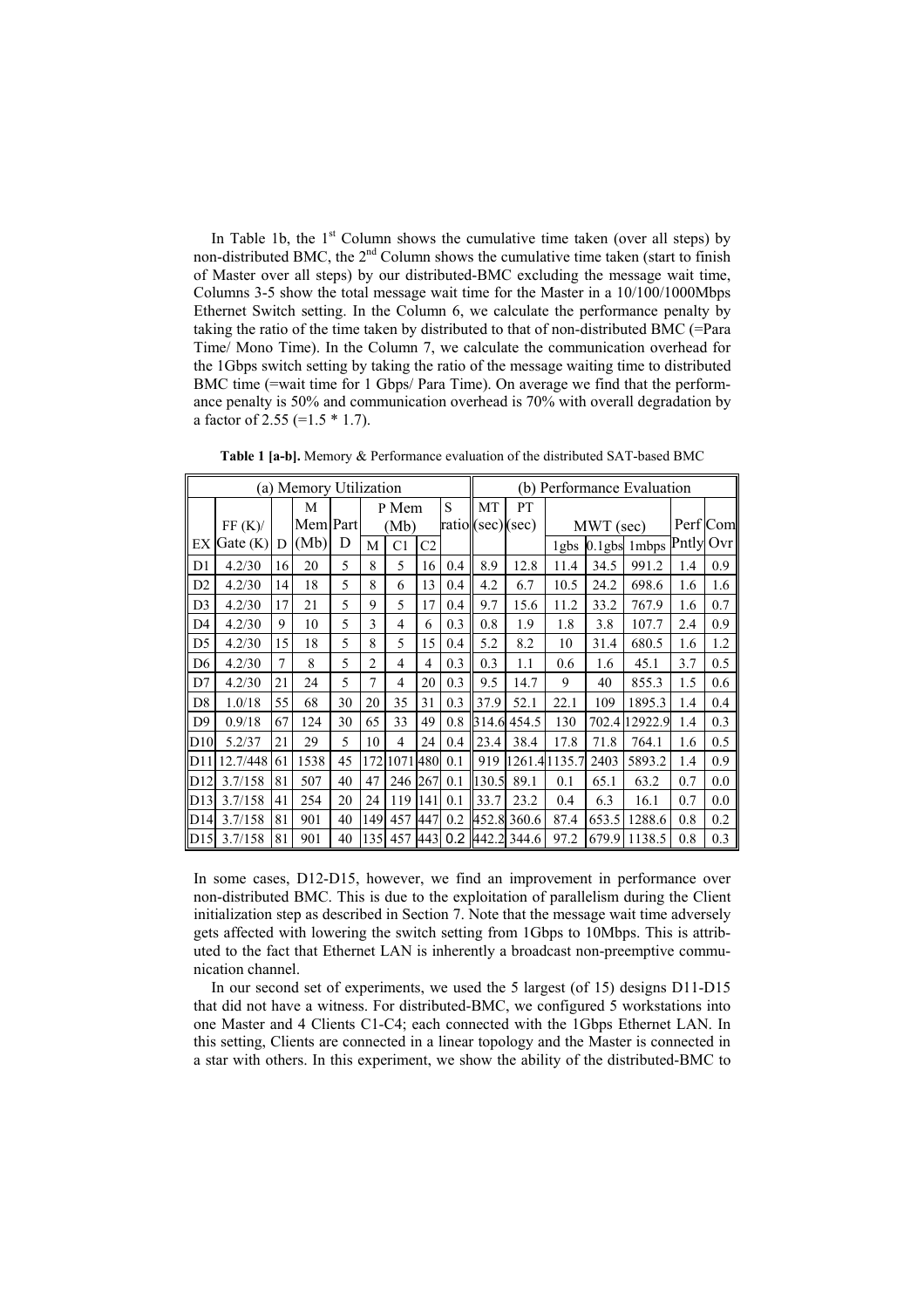do deeper search using distributed memory. For the design D11, we used a partition of 81 unroll depths on each Client and for designs D12-15, we used partition of 401 unroll depths on each Client. The results are shown in the Table 2.

In Table 2, the  $1<sup>st</sup>$  Column shows the set of large designs that were hard to verify, the  $2<sup>nd</sup>$  Column shows the farthest depth to which non-distributed BMC could search before it runs out of memory, the  $3<sup>rd</sup>$  Column shows the time taken to reach the depth in the  $2<sup>nd</sup>$  Column, the  $4<sup>th</sup>$  Column shows the unroll depth reached by distributed-BMC using the allocated partition, the  $5<sup>th</sup>$  Column shows the time taken to reach the depth in the 4<sup>th</sup> Column excluding the message wait time, Columns 6-10 show the memory distribution for the Master and Clients, the 11th Column shows the total message wait time. In the Column 12, we calculate the communication overhead by taking the ratio of message wait time to the distributed-BMC time (=MWT time/ Para Time). In the Column 13, we calculate the scalability ratio by taking the ratio of memory used by the Master to that of the total memory used by the Clients.

**Table 2** Comparison of monolithic and distributed BMC on Industrial designs

| Mono |               |               |               | Para                                    |   |    | Para Memory (in Mb) |                |                         |                                     | S             |       |
|------|---------------|---------------|---------------|-----------------------------------------|---|----|---------------------|----------------|-------------------------|-------------------------------------|---------------|-------|
| l Ex | Mono<br>Depth | Time<br>(sec) | Para<br>Depth | Time<br>(sec)                           | М | C1 | C <sub>2</sub>      | C <sub>3</sub> | C <sub>4</sub>          | <b>MWT</b><br>(sec)                 | Comm<br>Ovrhd | Ratio |
| ID11 | 120           | 1642.3        | 323           | 6778.5                                  |   |    |                     |                |                         | 634  1505  1740  1740  1730  1865.1 | 0.3           | 0.1   |
| D12  | 553           | 4928.3        | 1603          | 13063.4 654 1846 1863 1863 1863 5947.7  |   |    |                     |                |                         |                                     | 0.5           | 0.1   |
| D13  | 553           | 4899.5        | 603           | 12964.5  654 1846 1864 1864 1864 5876.8 |   |    |                     |                |                         |                                     | 0.5           | 0.1   |
| D14  | 567           | 642.8         | 1603          | 2506.2                                  |   |    |                     |                |                         | 654  1833  1851  1851  1851  1585.4 | 0.6           | 0.1   |
| D15  | 567           | 641.9         | 1603          | 1971.5                                  |   |    |                     |                | 654 1833 1851 1851 1851 | 879.6                               | 0.4           | 0.1   |

We use the design D11 with  $\sim$ 13K flip-flops and  $\sim$ 0.5Million gates to show the performance comparison. For the design D11 we could analyze up to a depth of 323 with only 30% communication overhead, while using a non-distributed version we could analyze only up to 120 time frames under the per-workstation memory limit. Low scalability factor, *i.e.*, 0.1 for large designs indicates that for these designs our distributed-BMC algorithm could have gone 10 times deeper compared to the nondistributed version for similar set of machines. We also observe that the communication overhead for these designs was about 45% on average, *a small penalty to pay for deeper search.*

## **9 Conclusions**

For verifying designs with high complexity, we need a scalable and robust solution. SAT-based BMC is quite popular because of its robustness and better debugging capability. Although, SAT-based BMC is able to handle increasingly larger designs than before as a result of advancement of SAT solvers, the memory of a single server has become a serious limitation to carrying out deeper search. Existing parallel algorithms either focus on improving the SAT performance or are used in either explicit state-based model checkers or in unbounded implicit state-based model checkers. To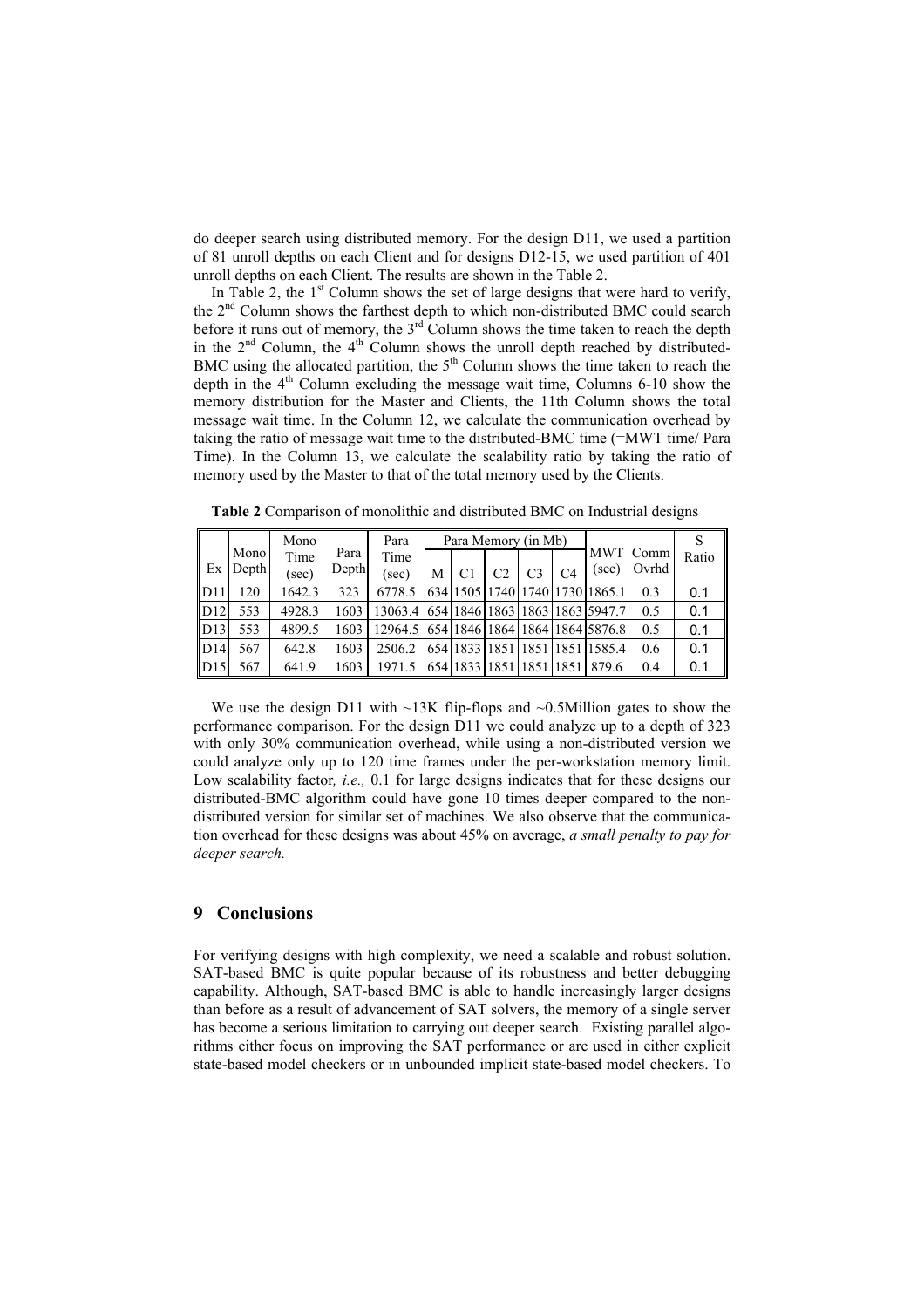the best of our knowledge ours is the first detailed study on providing a feasible solution for SAT-based distributed-BMC using an improved distributed SAT algorithm.

Our distributed algorithm uses the normally available large pool of workstations that are inter-connected by standard Ethernet LAN. For the sake of scalability, our distributed algorithm makes sure that no single processor has the entire data. Also, each process is cognizant of the partition topology and uses the knowledge to communicate with the other process; thereby, reducing the process's receiving buffer with unwanted information. We have also proposed several memory and performance optimization schemes to achieve scalability and decrease the communication overhead.

In the future, we would like to evaluate our distributed-SAT and SAT-based distributed-BMC on a clustered system for high performance computing that has low latency and high bandwidth communication [27].

## **10 Acknowledgements**

We thank Guoqiang Pan for implementing the socket-based message-passing library.

## **References**

- [1] A. Silburt, A. Evans, G. Vrckovik, M. Diufrensne, and T. Brown, "Functional Verification of ASICs in Silicon Intensive Systems," presented at DesignCon98 On-Chip System Design Conference, 1998.
- [2] E. M. Clarke, O. Grumberg, and D. Peled, *Model Checking*: MIT Press, 1999.
- [3] K. L. McMillan, *Symbolic Model Checking: An Approach to the State Explosion Problem*: Kluwer Academic Publishers, 1993.
- [4] R. E. Bryant, "Graph-based algorithms for Boolean function manipulation," *IEEE Transactions on Computers*, vol. C-35(8), pp. 677-691, 1986.
- [5] A. Biere, A. Cimatti, E. M. Clarke, M. Fujita, and Y. Zhu, "Symbolic model checking using SAT procedures instead of BDDs," in *Proceedings of the Design Automation Conference*, 1999, pp. 317-320.
- [6] P. Bjesse and K. Claessen, "SAT-based verification without state space traversal," in *Proceedings of Conference on Formal Methods in Computer-Aided Design*, 2000.
- [7] M. Ganai and A. Aziz, "Improved SAT-based Bounded Reachability Analysis," in *Proceedings of VLSI Design Conference*, 2002.
- [8] P. A. Abdulla, P. Bjesse, and N. Een, "Symbolic Reachability Analysis based on {SAT}-Solvers," in *Proceedings of Workshop on Tools and Algorithms for the Analysis and Construction of Systems (TACAS)*, 2000.
- [9] J. P. Marques-Silva and K. A. Sakallah, "GRASP: A Search Algorithm for Propositional Satisfiability," *IEEE Transactions on Computers*, vol. 48, pp. 506-521, 1999.
- [10] H. Zhang, "SATO: An efficient propositional prover," in *Proceedings of International Conference on Automated Deduction*, vol. 1249, *LNAI*, 1997, pp. 272-275.
- [11] M. Moskewicz, C. Madigan, Y. Zhao, L. Zhang, and S. Malik, "Chaff: Engineering an Efficient SAT Solver," in *Proceedings of Design Automation Conference*, 2001.